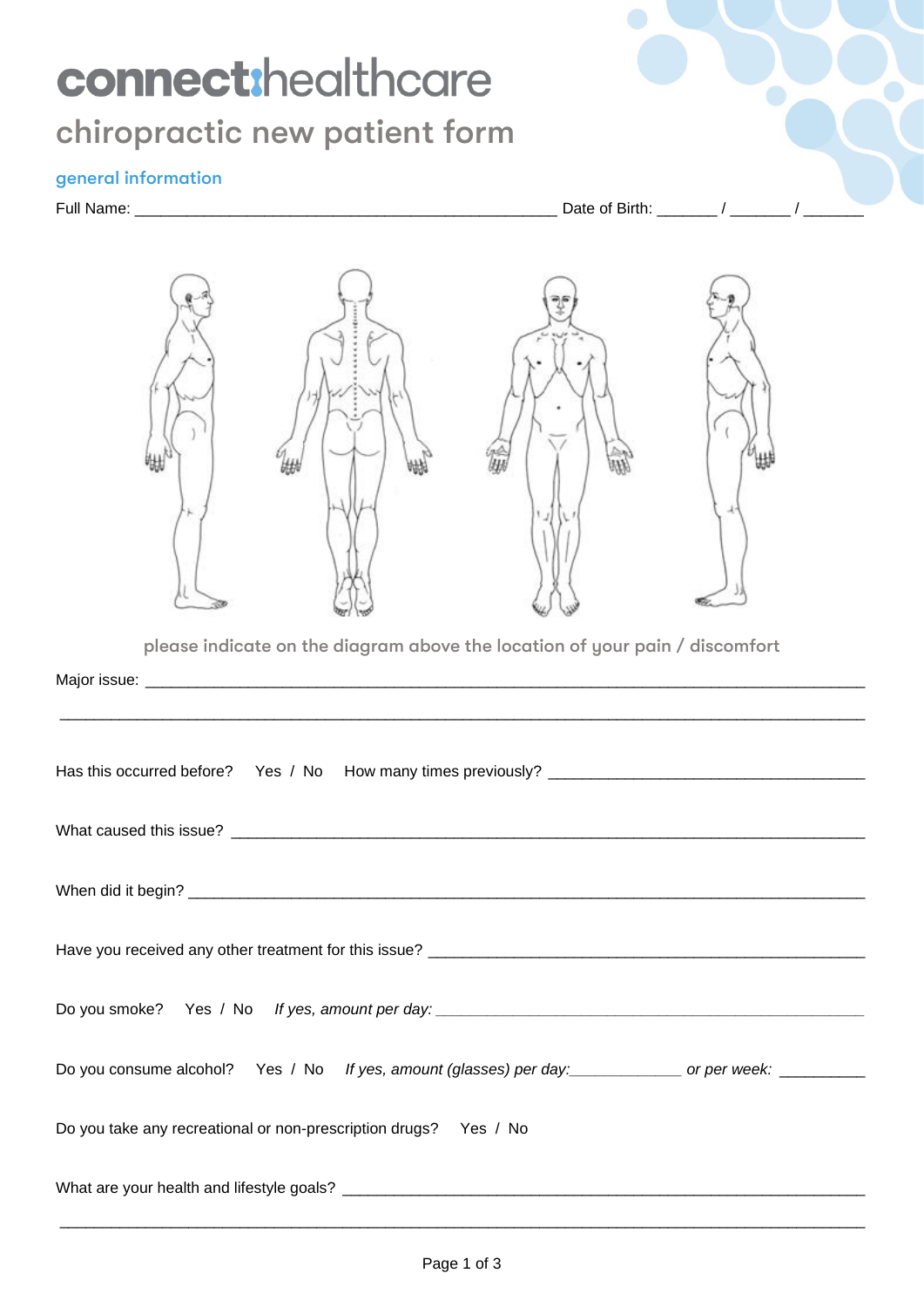#### **Have you experienced any of the following in the past month or since the onset of your main presenting health problem?**

|                                                           | <b>YES</b> | <b>NO</b> |
|-----------------------------------------------------------|------------|-----------|
| Nausea or vomiting                                        |            |           |
| Fever or rashes                                           |            |           |
| Fatigue not resolved by sleep                             |            |           |
| Weight loss or gain                                       |            |           |
| Dizziness, vertigo or light-headedness                    |            |           |
| Difficulty breathing                                      |            |           |
| Chest pain or discomfort                                  |            |           |
| Fainting or loss of consciousness                         |            |           |
| Decreased urinary or bowel control                        |            |           |
| Pain or blood loss during urination or bowel<br>movements |            |           |

#### **Have you ever been diagnosed with any of the following health problems?**

|                                                          | <b>YES</b> | <b>NO</b> |
|----------------------------------------------------------|------------|-----------|
| High blood pressure                                      |            |           |
| High cholesterol or triglycerides                        |            |           |
| Stroke, TIA or aneurysms                                 |            |           |
| Anaemia (low iron levels)                                |            |           |
| Thyroid problems                                         |            |           |
| Cancer                                                   |            |           |
| Diabetes or abnormal blood sugar levels                  |            |           |
| Allergies or other immune related conditions             |            |           |
| Other vascular or systematic conditions                  |            |           |
| Bone or joint diseases (osteoporosis,<br>arthritis etc.) |            |           |

#### **Do you have any family history of:**

|                                  | <b>YES</b> | <b>NO</b> |
|----------------------------------|------------|-----------|
| <b>Blood disorders</b>           |            |           |
| <b>Heart conditions</b>          |            |           |
| <b>Diabetes</b>                  |            |           |
| <b>Stroke</b>                    |            |           |
| Autoimmune diseases              |            |           |
| Epilepsy                         |            |           |
| Genetic disorders                |            |           |
| Cancer                           |            |           |
| Nervous system disease           |            |           |
| Muscle, bone or joint conditions |            |           |

#### **Do you currently suffer from any of the following?**

|                                                                | <b>YES</b> | NO |
|----------------------------------------------------------------|------------|----|
| Unexplained fevers                                             |            |    |
| Night sweats                                                   |            |    |
| Abnormal bleeding                                              |            |    |
| Unexplained weight loss or gain                                |            |    |
| Pain causing you to wake at night                              |            |    |
| Sudden onset of an intense headache you<br>have not had before |            |    |
| Difficulty with bowel or bladder control                       |            |    |

## patient information

*Please read the following information carefully before signing.*

#### **Risks of care & consent for care**

Chiropractic and other techniques used at this clinic are well recognized as being extremely safe health care interventions for people of all ages. However, as with all health care disciplines there is a **risk of complications.** This may include, but are not limited to: soreness; muscle, bone or joint injury; worsening of symptoms; intervertebral disc injuries; nerve injuries; dizziness / light headedness; nausea; vision, hearing or balance problems; stroke (estimated at less than 1 per million); or side-effects caused by the use of nutritional or herbal products that may be recommended.

Dry needling can occasionally cause temporary local swelling, bruising or transitory increases in the levels or distribution of pain or other symptoms. In very rare cases dry needling has been reported as being associated with bodily infections